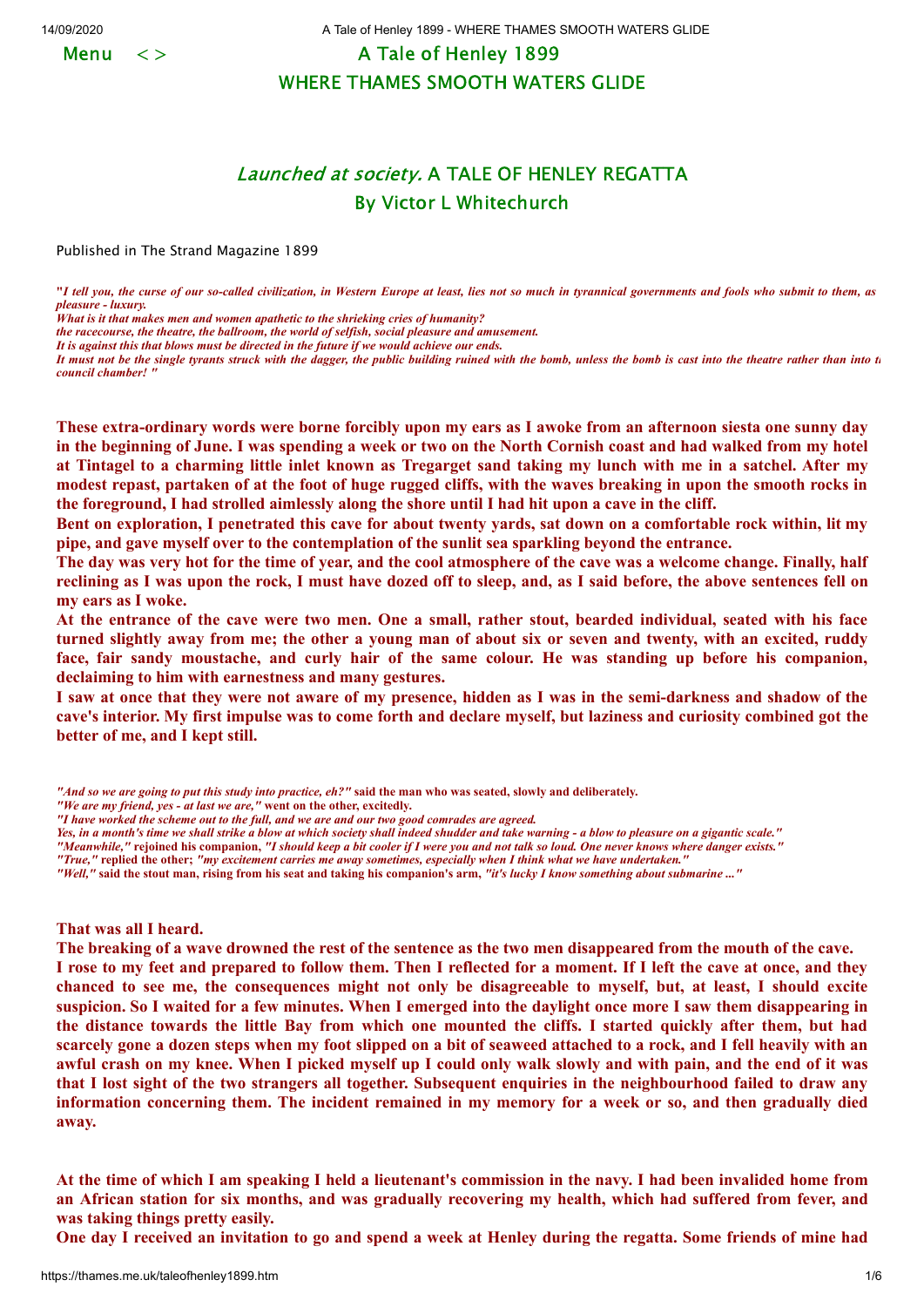14/09/2020 A Tale of Henley 1899 - WHERE THAMES SMOOTH WATERS GLIDE

tMenuhot<b>at, and were getting up a fairly large party. Now, as there happened to be a certain lady in the case whom I knew was also invited, I accepted with alacrity, looking up all manner of boating costumes, packed my **portmanteau, and took an afternoon train from Paddington on the day before the regatta.**

As we moved out of the station I noticed the man seated in the farther corner of the carriage. Something, I could not at first tell what, about him seemed familiar, and presently, as he turned his face half way away from me to look out of the window, there flashed across my mind the scene in the cave at Tregarget. It was the small man with the dark beard. My curiosity was aroused, especially when it flashed across my mind that the month was just up. He appeared the very essence of a boating man, clad in light summer costume and a straw hat. When the train drew up at Henley there was a further development. I tall young man in flannels and blazer was on the platform, **and lounged up to my travelling companion as he alighted. It was the other of the two men.**

*"Got it?"* **I heard him exclaim, in a casual tone of voice. The bearded man nodded, and they walked towards the brake van.**

I waited on the platform for a few moments. Presently I saw them assist a porter to lift a large package out of the brake van, a box about  $4\frac{1}{2}$  feet in length and some 18 inches Square. They seemed very particular about the way it was laid on a trolley and wheeled down the platform. I saw them both deposit this box in a cab, end up, and drove off. I engaged another, and as we journeyed to the river I pondered over the somewhat mysterious affair, but forgot all about it a few minutes afterwards when I met Hilda Carr at the tea table on the houseboat. I had come to Henley with the express purpose of proposing to Hilda Carr. She told me afterwards she guessed it herself. But my **love making by no means made much headway for the next twenty four hours.**

Girls are such idiots, or at least they behave in such a silly way, that they make a fellow feel bad. They can't be **serious when a man wants to be serious.**

When I got her up in a quiet little corner of the upper deck that same evening, and managed to blow out the Chinese lantern nearest to us to make it darker and give me a better chance; and when I began talking seriously **about the stars and things, instead of seeing what I was driving at, she simply said:**

*"Oh, Mr Barton, do come and listen to these lovely [African gentlemen]."*

And then she went off to the others and encouraged a pack of wretched [said persons] who were serenading the **houseboat from a punt.**

It was just the same the next day. She never gave me a chance. She sat next to a fellow named Willoughby at lunch, and he seemed to get on famously with her. It nearly drove me wild. I hinted to her that I was put out, but she only laughed at me. But in the evening, after dinner, my luck turned, and I managed to get her alone in a Canadian canoe belonging to the houseboat. We paddled upstream beneath the quaint old bridge, now crowded with people returning to the station. The sun had set by the time we reached Marsh Lock, about three quarters of a mile from **the course. I paddled into the lock with some other craft.**

*"Are you going farther, Mr Barton?"* **said my companion.**

**To tell the truth I was anxious to get into a quiet reach, for I had a certain question to ask. That was why I wanted to go through the lock.**

I was just beginning to ease down a bit when we had gone a few hundred yards farther, and was thinking of how I **had better begin, when a certain voice arrested my attention.**

It came from a houseboat. Now, during Henley week most of the house boats are moored alongside the course on the Bucks side, and it was somewhat unusual to find one above Marsh Lock. It was a small, dingy looking concern, and only four men were aboard her, sitting on the deck smoking. The voice I recognised was that of the fairmoustached young man and there he was, one of the group. The coincidence set me thinking as I paddled on. **Was there some deep plot about to be unfolded?**

**Were they nihilists or anarchists?**

I remembered that outburst against society pleasures, and here was the man who made it, present at one of the **gayest scenes in England - Henley Regatta; what did it mean?**

*<sup>&</sup>quot;Oh, I replied, let's just go through. There's lots of time."*

*<sup>&</sup>quot;A penny for your thoughts!"* **Said Hilda.** *"Why so silent?"*

*<sup>&</sup>quot;They're not worth it,"* **I replied.**

**Why do men always make bungling replies at the wrong moment?**

*<sup>&</sup>quot;Oh,"* **she said, rather tartly.**

*<sup>&</sup>quot;No,"* **I said, realizing that I had put my foot in it.**

*<sup>&</sup>quot;If I'd been thinking of you it would be different."*

*<sup>&</sup>quot;I'm sure I don't want you to think of me,"* **she replied;**

*<sup>&</sup>quot;but really we'd be better turning. It's getting quite dark."*

**I turned the canoe rather surlily. It had choked me off for the moment.**

**As we neared the houseboat once more, I rested on my paddle so as to drift by silently.**

**A punt was alongside, and in the gloom I could see a figure stepping into it. Then I distinctly heard the words:-**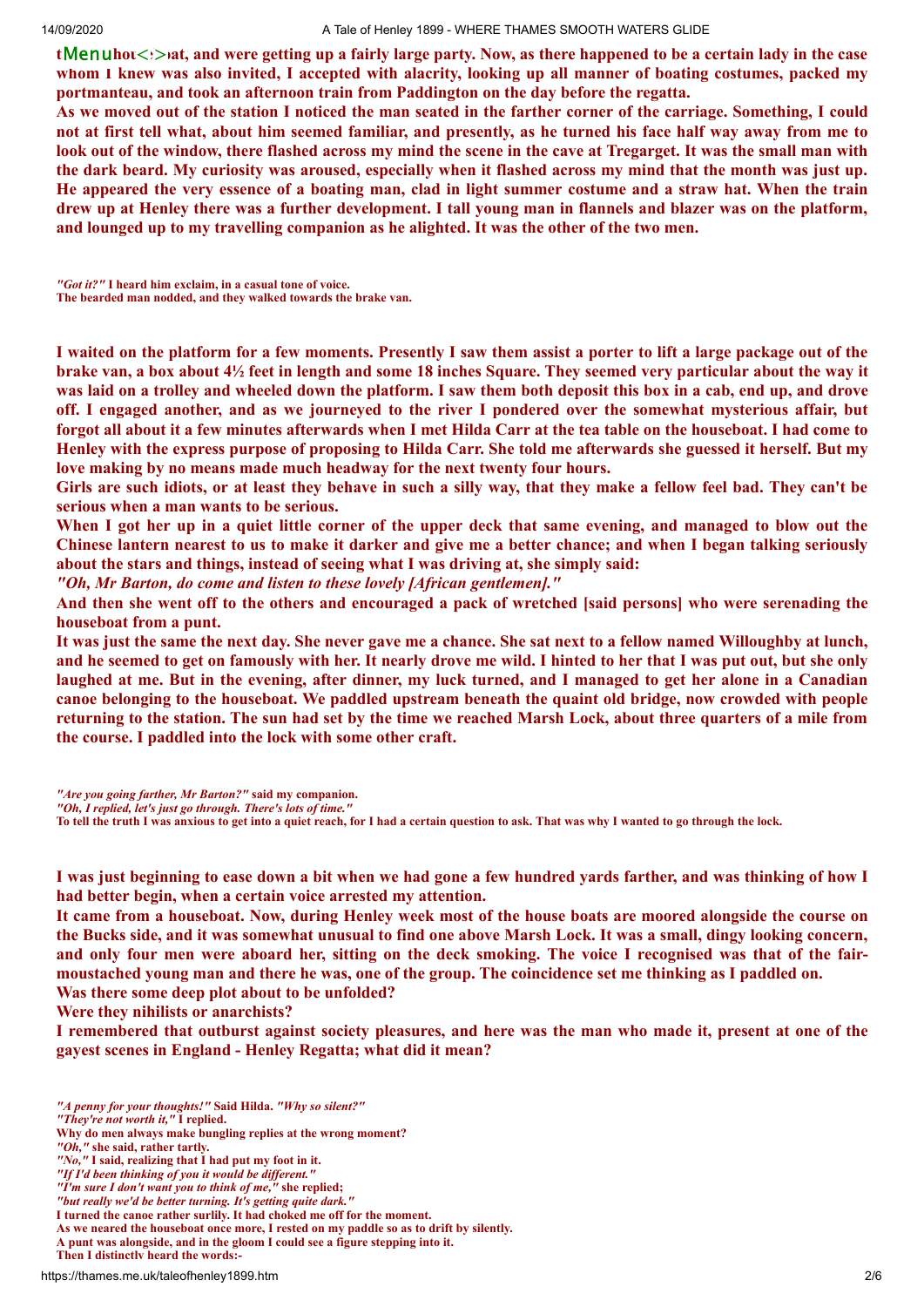*"Menuvafu* $\langle \cdot \rangle$  ... *drop my handkerchief."* 

**I'Menu**<sup>n</sup> aft  $\langle t \rangle$  ... drop my handkerchief."<br>I suppose suy passed, in the water and we shot ahead, the punt following close astern.

We entered the lock together and lay there side by side. As I struck a match to light a cigarette the glare of it showed me the face of the man in the punt. **was the young fellow with the red moustache.**

I am not going to weary the reader with the details of how I proposed to Hilda Carr on the way back.

Suffice it to say that, in spite of my pleading, nothing would induce her to give me a decisive answer. She would **neither say yes nor no, and I simply felt a fool.**

**I felt a bigger one next day. She snubbed me horribly, and I nearly kicked young Willoughby.**

I'm afraid I got in a temper, so much so that I sneaked away from lunch and embarked in the canoe by myself, **determined to paddle up and down the course.**

Anyone who has tried this at Henley knows what it means. Between the bridge and Regatta Island are hundreds upon hundreds of boats, punts, and canoes, a veritable carnival of colour and beauty such as can only be seen on **this beautiful reach on the Thames.**

Every now and then the warning bells command the clearance of the course, and the craft on either side become still more densely packed. It is no easy task to pilot ones way through the endless flotilla, and skill and patience **alike are necessary.**

**Bump!** 

**It was not my fault.**

*"I beg your pardon, sir!"* **it was my old friend of the fair moustache, got up in flannels and blazer, working his way upstream.**

**Good. I wanted something in my present mood to take my mind off things. So I determined to follow him. It was a good 5 minutes before I could turn, an when I did so he was 50 yards away from me.**

- **Bang! A race had begun.**
- **I was hemmed in for a minute and could not stay. I could see him moving on, though.**
- *"Well rowed, Eton!"*

**Splash, and an ugly rocking. The wake of the umpire's steam launch.**

All clear now. I slipped into the course and picked up a little speed. In and out, carefully, gingerly, went the punt and my canoe. At length we were beyond the crowded part, and as I shot under the bridge my unconscious quarry was punting hard about 100 yards ahead upstream. I kept this distance between us, for I did not want to raise his **suspicions.**

**Presently we drew near Marsh Lock.**

He punted up to the shore, made his punt fast, and stepped out. I followed in a lazy manner, lighting my pipe **carelessly as I strolled after him towards the lock.**

The latter was full of boats coming down stream. They had just closed the upper gates and opened the sluices. I watched the water swirling into [*out of*] the lock, and then I marked the movements of the man I had followed. He **was close to the upper gates, gazing at the stream beyond.**

**The nose of my canoe ran into a punt.** 

**The occupant, who was using paddles only, ought to have seen me.**

*<sup>&</sup>quot;Go it, Leander!"*

*<sup>&</sup>quot;Now then, stroke!"*

**The crews came by in grand style. My eyes were fixed on the punt creeping ahead.**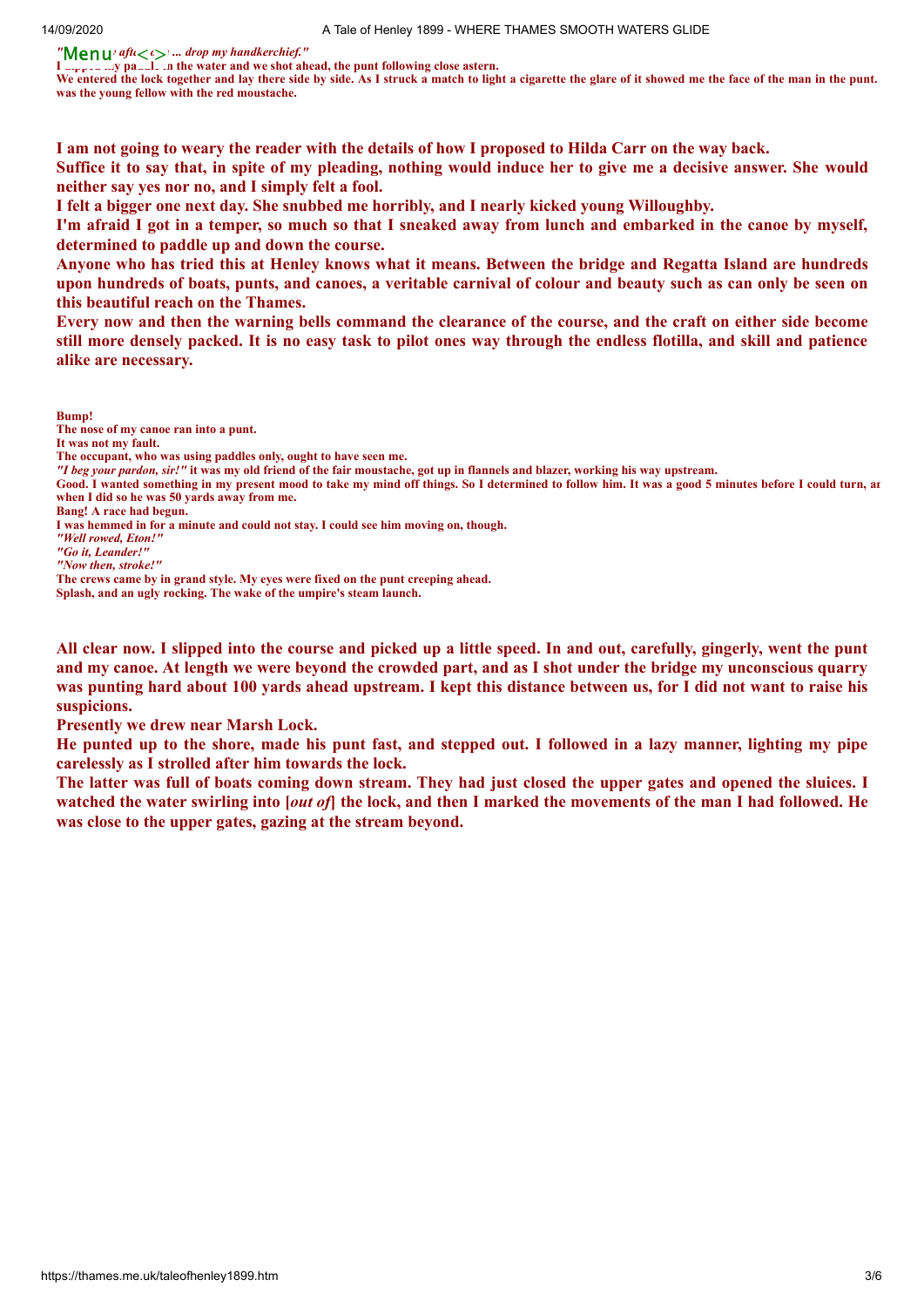

Upper Gates, Marsh Lock, Henry Taunt, 1878 © Oxfordshire County Council [Photographic](http://www.oxfordshire.gov.uk/wps/portal/publicsite/doitonline/finditonline/heritage) Archive; HT2408

I looked, too, and saw rather a curious thing. There was a large boat with two men in it close alongside the mysterious houseboat some little distance upstream. Apparently at a sign from the man who stood on the lock, they came rowing towards us. When they were about 100 yards away they stopped pulling, and, in an aimless manner, allowed the boat to drift round, so that the stern pointed towards the lock gates. Then I saw that not only was the boat of unusual size for a river craft, but that she carried something rather heavy in the stern - something **covered over in a peculiar manner.**

One of the two men in her kept her in position with her head upstream, the other stood up and gazed towards the **lock.**

The latter had now filled [*emptied*], and the lock keeper and his assistant were opening the lower gates to allow the **boats out. Presently both of them were opened wide and the procession commenced.**

It was then that I turned to look at the man of the punt. He was apparently studying the water, and puffing away **at a cigar.**

- **The man who had been standing up was apparently stooping. There were no other boats near him.**
- **Suddenly I saw some dark object drop from the stern of the boat into the water.**

Suddenly I noticed he held a handkerchief loosely in his hand. a moment afterwards and he had dropped it dash dropped it into the water above the uppe **gates.**

**I looked at the boat.**

**The man who was standing near me instantly turned and walked quietly but quickly away from the lock gates, while the boat immediately put towards th shore.**

**I was fairly puzzled but only for an instant. For I saw something the next moment that appealed to my knowledge of naval gunnery, and revealed one of th most diabolical plots that the mind of man can conceive.**

**That something was air bubbles rising to the surface of the water and travelling quickly towards the lock gates by which I stood.**

**I knew the meaning of them only too well, and realised the appalling situation in a moment.**

**A small torpedo, driven by compressed air, had evidently been launched from the stern of the boat, and in about ten or fifteen seconds would strike the loc gates beneath the surface of the water.**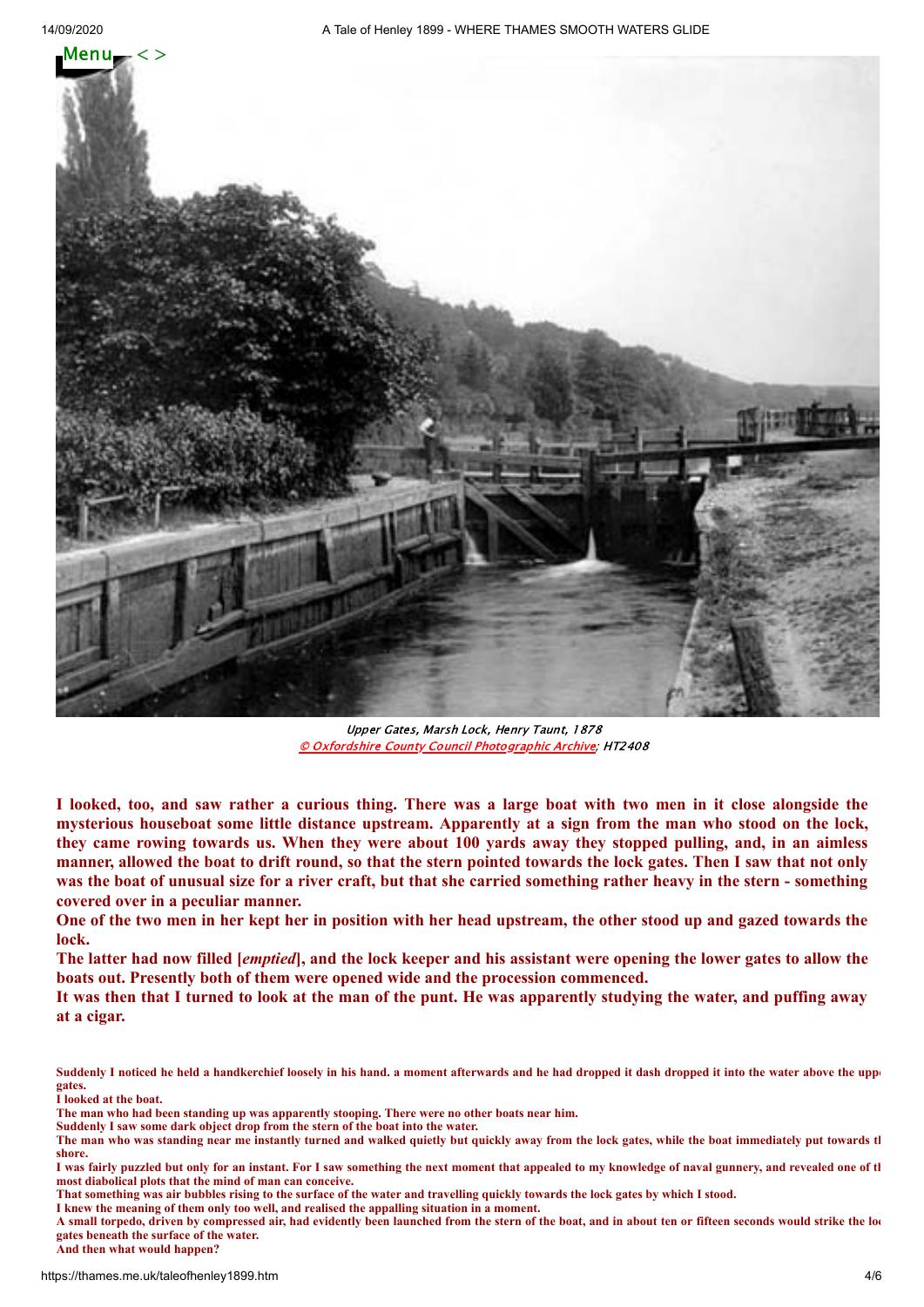**If Wenus miles to the lock above - the lower gates of Marsh Lock stood open.** 

**It meant that the extent of water, four feet or so in height, would come sweeping down.** 

**It would be impossible to close the lower gates, and in five minutes a huge "tidal wave" would rush irresistibly and without warning upon the thousands pleasure-seekers on the regatta course below.**

**The destruction would be simply appalling.**

**All this flashed through my mind as I watched the ominous bubbling of the escaping compressed air drawing nearer and nearer.**

**For a couple of seconds or more I stood petrified with the horror of the situation.**

**Then I threw off my coat, took a running dive, and plunged into the river.**

**I had determined to turn the course of the torpedo.**

**I rose to the surface and struck out.**

**The bubbles were only twenty yards off.**

**I measured the distance with my eye and swam on.**

**Crack! Splash! Close to my head in the water.**

**The light-moustached man had seen my dive, rushed to the bank, and was firing at me with a revolver, regardless of the sundry spectators who were runnin towards him.**

**Crack! Splash! Missed me again.**

**The bubbles were very close, I dived, opened my eyes beneath the surface, and saw the ugly black thing coming at me.**

**I knew that if I touched the apex I stood a chance of exploding the thing.**

**But I was perfectly cool.**

**I waited a moment, then put out my hand, seized it by the head very gingerly, and with a push deflected its course towards the bank;**

**the screw at the end struck my face slightly as it turned, and I rose to the surface and swam in the other direction for dear life.**

**Towards the bank!**

**Yes, as I looked over my shoulder I saw my adversary standing close to the edge of the water.**

*"Back for your lives!"* **I yelled to some men who were making for him.**

*"Back!"* **The torpedo struck the bank.**

**There was a dull roar, and I could see the earth fly and a mighty splash of water.**

**Then I felt it felt as if I was struck on every part of my body, and I knew no more.**

**When I recovered consciousness I was lying on a sofa in the lock keepers cottage. Some fellows in flannels were standing around me.** *"You're alright,"* **said one;** *"I'm a doctor, you know. You've only had a shock. By Jove, though, you've done a plucky thing."*

*"Did you see it?"*

*"Only partly - you know what happened, eh?"*

*"No - what?"*

"Why, the thing exploded just at the foot of the fellow who was potting at you. We halted in time, but he was blown clean off his legs - it was awful. I couldn't *anything with him."*

*"Where is he?"*

*"Dead,"* **said the doctor.**

*"He came round for a couple of minutes first, and began to curse you. Then he told us it was a small torpedo, with eight pounds of gun cotton and an air moto and that if it hadn't been for you, Henley would be swamped by now. He died gloating over the thought." "Have they caught the others?"*

*"What others?"*

**I told them. But no one had seen the two men in the boat make off, and they were never caught.**

The houseboat was searched afterwards by the police, and sundry tools and machines discovered, together with a few spare pounds of gun cotton. From these it was evident that the torpedo had been about four feet long and weighed almost fifty pounds, quite a small one, but sufficient to have blown up the lock gates, and thus to have **brought destruction on thousands.**

**They punted me back to Henley, took me aboard the house boat, and told the story.**

**And a couple of hours later I forgot the horror of it when Hilda Carr said** *"yes"***.**

She told me she had meant it all the time, but intended to wait until the end of the week but but now I had done **something to earn it sooner.**

**And Willoughby had been sweet on another girl, after all.**

**So it all ended happily - except for the young anarchist.**

[ A great tale of 'daring-do'! But I think, though I am willing to be corrected, that the devastation that this attack would hav caused has been much overemphasized for the dramatic effect.

\_\_\_\_\_\_\_\_\_\_\_\_\_\_\_\_\_\_\_\_\_\_\_\_\_\_\_\_\_\_\_\_\_\_\_\_

Except for the boats immediately below the lock on that side, and any boats unable to get clear of the greatly increase current above the lock, I don't think there would have been much danger to anyone.

It certainly would not have resulted in a four foot wave entering the regatta reach. You only have to think of a four foot wav leaving the lock, and then spreading out to fill the whole width of the river below the lock. The wave would need to becom say ten times wider, and therefore ten times lower. The lock itself would constrain the amount of water that could pass. Th major problem would have been the blockage to river traffic, both at the lock and in the drained reach above. I doubt th crews taking part in a race when the consequences reached them, would have noticed. ]